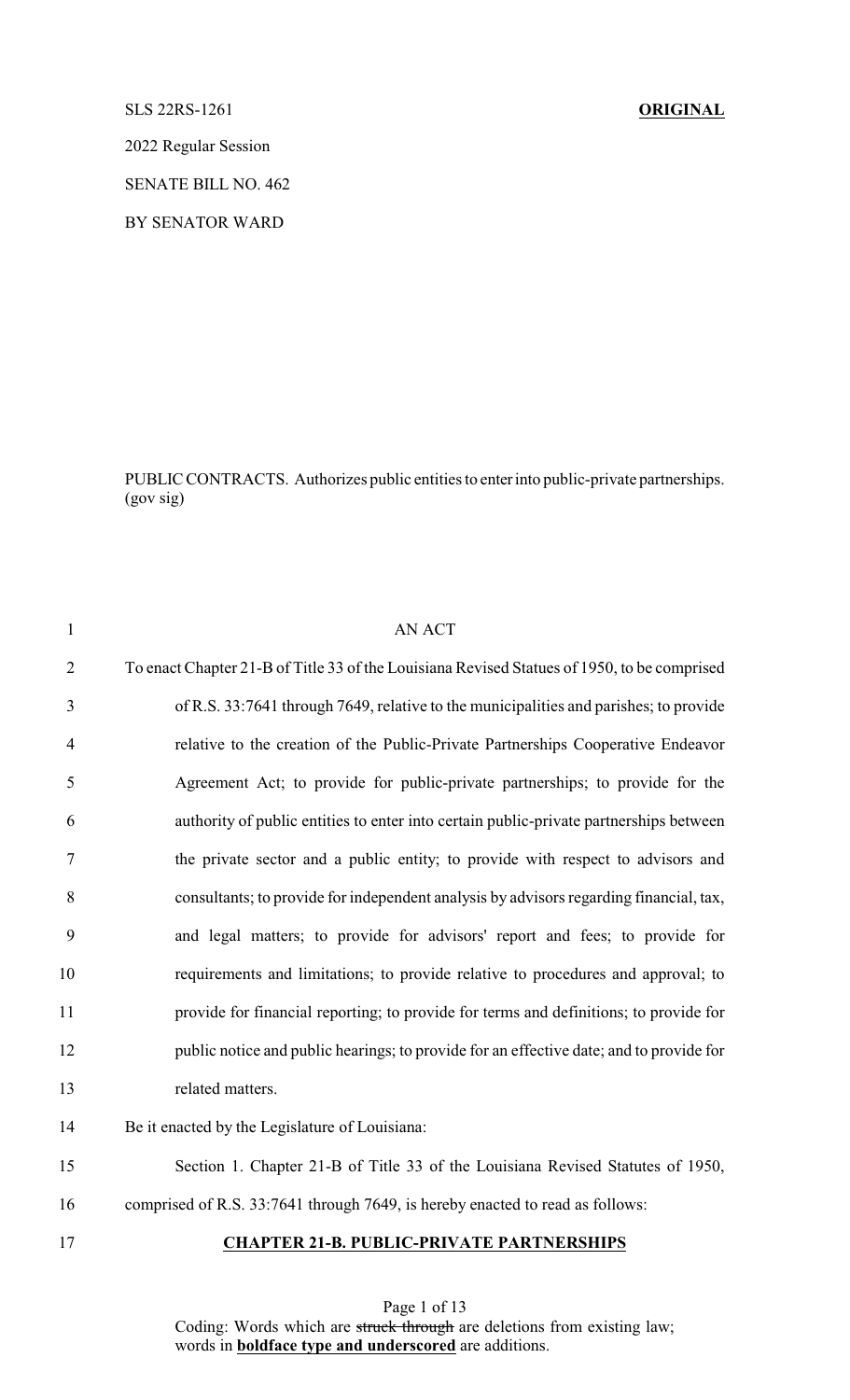| 1              | <b>COOPERATIVE ENDEAVOR AGREEMENT LAW</b>                                          |
|----------------|------------------------------------------------------------------------------------|
| $\overline{2}$ | §7641. Short title                                                                 |
| 3              | This Chapter shall be known and may be cited as the "Public-Private"               |
| 4              | Partnerships Cooperative Endeavor Agreement Act".                                  |
| 5              | §7642. Findings, declaration of purpose, and intent                                |
| 6              | The legislature hereby finds and declares that:                                    |
| 7              | A. There is a public need for timely acquisition, design, construction,            |
| 8              | improvement, renovation, expansion, furnishing, equipping, maintenance,            |
| 9              | operation, implementation, or installation of public infrastructure within the     |
| 10             | state.                                                                             |
| 11             | B. There is demonstrated evidence that public-private partnerships meet            |
| 12             | these needs by improving the schedule for delivery, lowering the cost, and         |
| 13             | providing other benefits to the public.                                            |
| 14             | C. Public entities can benefit when private entities deliver their expertise,      |
| 15             | experience, and resources through public-private partnerships in ways not          |
| 16             | possible through traditional governmental procurement.                             |
| 17             | D. Financial incentives may exist under state and federal tax provisions           |
| 18             | that encourage public entities to enter into partnerships with private entities or |
| 19             | other persons to develop qualifying projects.                                      |
| 20             | E. Public and private entities are already authorized under existing law           |
| 21             | to enter into certain types of public-private partnerships, but existing law does  |
| 22             | not provide uniform procedures for evaluating and approving public-private         |
| 23             | partnerships.                                                                      |
| 24             | F. Public-private partnerships can be more complex than traditional                |
| 25             | methods of procuring, financing, operating, and maintaining public                 |
| 26             | infrastructure, and many public entities may lack sufficient expertise necessary   |
| 27             | to prudently evaluate, negotiate, and approve proposed public-private              |
| 28             | partnerships.                                                                      |
| 29             | G. Public-private partnerships can impact a public entity's annual                 |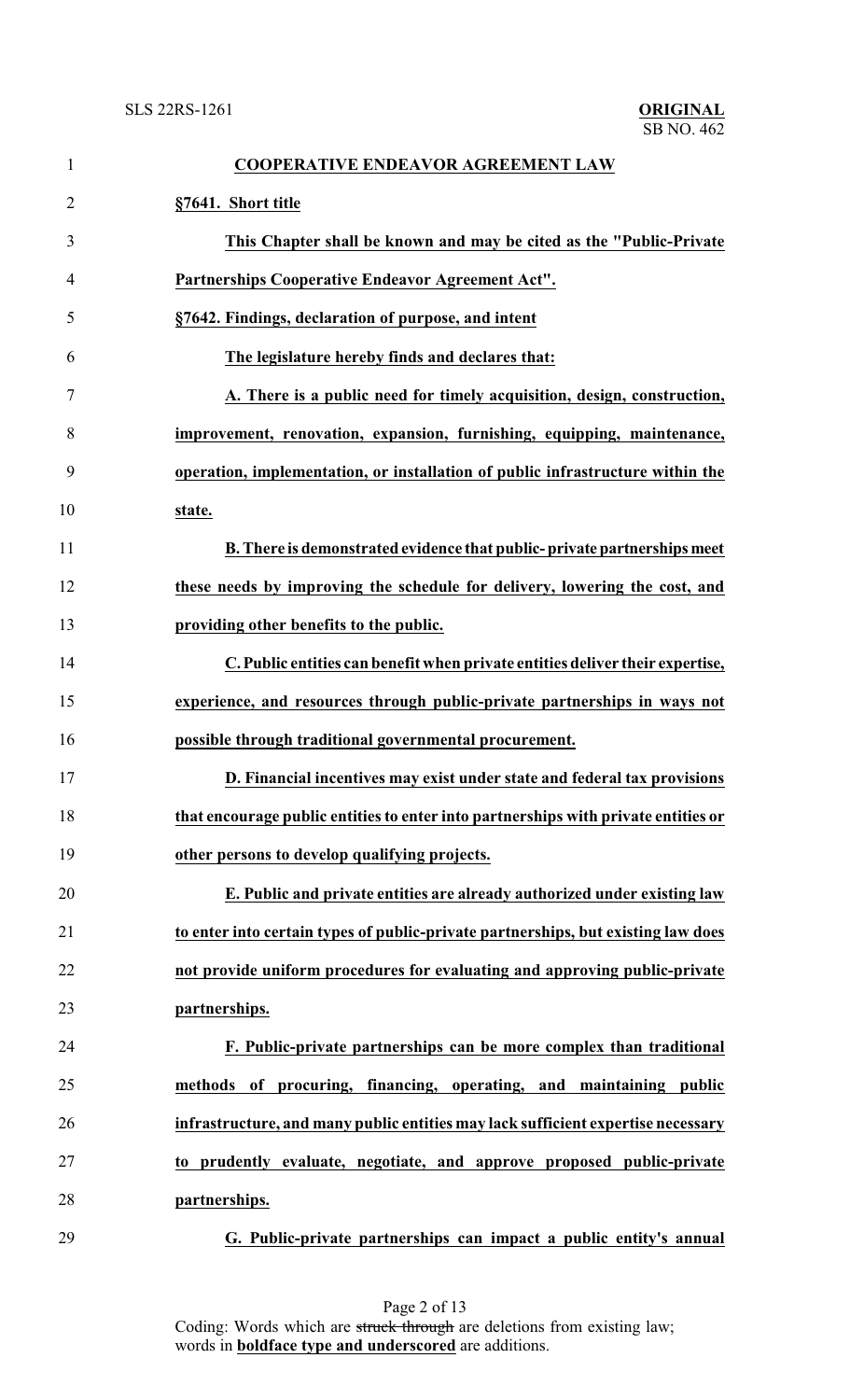| $\mathbf{1}$   | operating budget, the tax-exempt status and financial covenants of a public         |
|----------------|-------------------------------------------------------------------------------------|
| $\overline{2}$ | entity's outstanding debt, and the capacity of a public entity to incur debt in the |
| 3              | future.                                                                             |
| $\overline{4}$ | H. Prior to approving a public-private partnership, it is in the public             |
| 5              | interest for public entities to undertake sufficient review and analysis, to        |
| 6              | provide notice to the public, and to accept comments from the public at a public    |
| $\overline{7}$ | hearing.                                                                            |
| 8              | I. It is the intent of the legislature to encourage public-private                  |
| 9              | partnerships and provide a rigorous process for the evaluation and approval of      |
| 10             | public-private partnerships.                                                        |
| 11             | §7643. Limited authority                                                            |
| 12             | Nothing in this Chapter shall provide any additional authority for a                |
| 13             | public entity to enter into a public-private partnership. If a public entity is     |
| 14             | otherwise authorized to enter into a public-private partnership pursuant to         |
| 15             | existing law, the provisions of this Chapter shall apply as additional              |
| 16             | requirements for entering into a public-private partnership. Nothing in this        |
| 17             | Chapter shall constitute a waiver of or exemption from any other requirement        |
| 18             | of law.                                                                             |
| 19             | §7644. Definitions                                                                  |
| 20             | For purposes of this Chapter, the following terms have the meanings                 |
| 21             | ascribed to them in this Section, unless a different meaning clearly appears        |
| 22             | from the context:                                                                   |
| 23             | (1) "Infrastructure assets" means any immovable or movable asset used               |
| 24             | to provide public services or infrastructure services, whether owned by a public    |
| 25             | entity or a private entity.                                                         |
| 26             | (2) "Infrastructure services" means any method of providing assets or               |
| 27             | making the productive capacity of assets available to a public entity in exchange   |
| 28             | for user fees, including without limitation:                                        |
| 29             | (a) Selling assets to a public entity.                                              |

Page 3 of 13 Coding: Words which are struck through are deletions from existing law; words in **boldface type and underscored** are additions.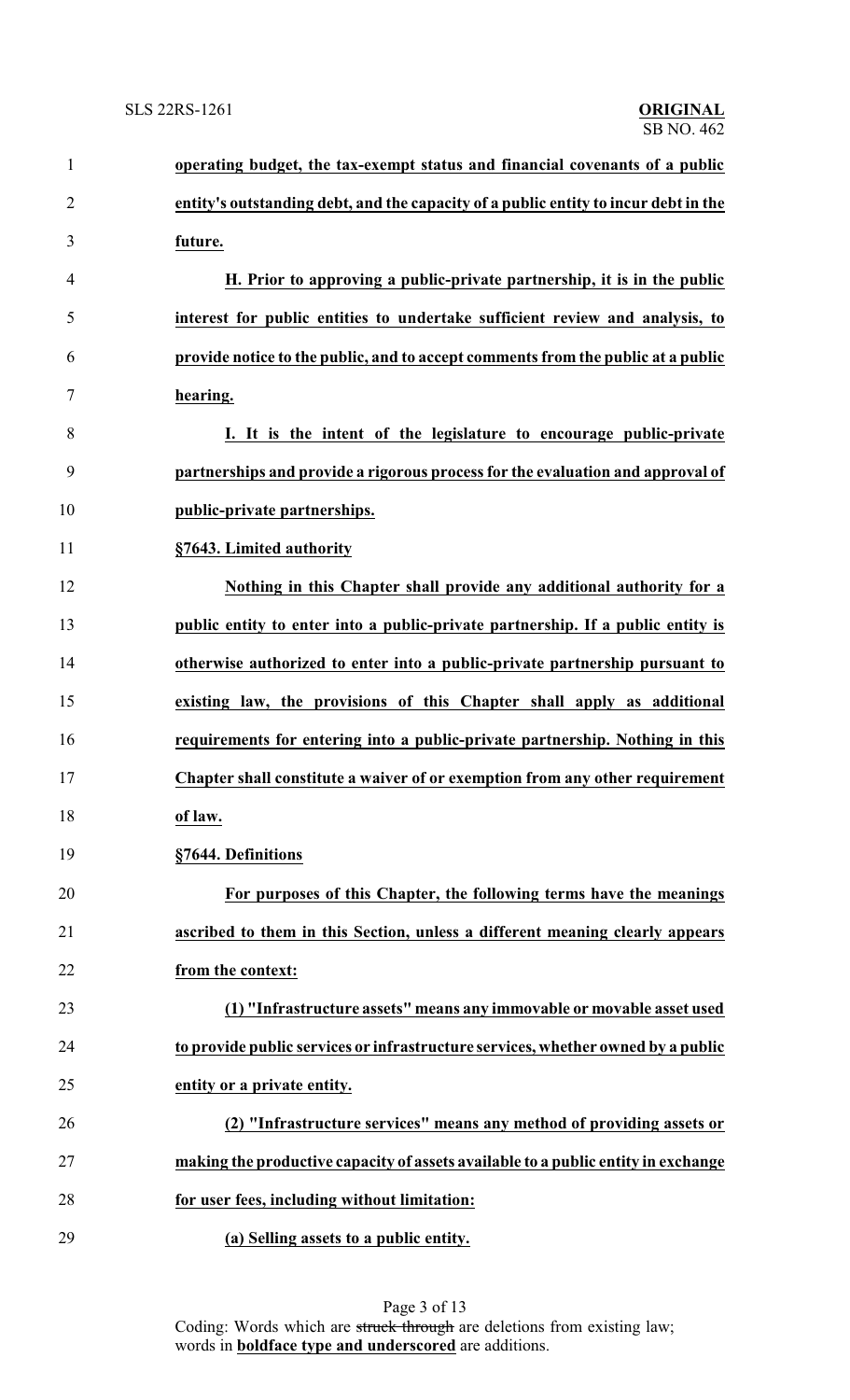| $\mathbf{1}$   | (b) Leasing assets to a public entity.                                             |
|----------------|------------------------------------------------------------------------------------|
| $\overline{2}$ | (c) Providing a public entity the right to use assets.                             |
| 3              | (d) Providing or selling a public entity the output, capacity, or product          |
| 4              | of an asset.                                                                       |
| 5              | (e) Providing a public entity with an asset as a service.                          |
| 6              | (f) Providing a public entity with a private infrastructure investment.            |
| 7              | (3) "Private entity" means a natural person, corporation, general                  |
| 8              | partnership, limited liability company, limited partnership, joint venture,        |
| 9              | business trust, public benefit corporation, private nonprofit corporation, or      |
| 10             | other business entity.                                                             |
| 11             | (4) "Private infrastructure investment" means a private entity making,             |
| 12             | causing, funding, financing, or facilitating capital investment in a new or        |
| 13             | existing infrastructure asset pursuant to a public-private partnership, whether    |
| 14             | such capital investment is made by such private entity, by another private         |
| 15             | entity, or by a public entity.                                                     |
| 16             | (5) "Public entity" means any parish, municipality, school board, levee            |
| 17             | district, hospital service district, law enforcement district, fire protection     |
| 18             | district, communications district, recreation district, drainage district, gravity |
| 19             | drainage district, road district, waterworks district, sewerage district, and any  |
| 20             | agency or special district heretofore or hereafter created solely by any of the    |
| 21             | foregoing entities.                                                                |
| 22             | (6) "Public-private partnership" means any agreement or combination                |
| 23             | of agreements, other than agreements relating to a qualified transaction,          |
| 24             | pursuant to which at least one public entity and one private entity are parties,   |
| 25             | obligating a private entity to make a private infrastructure investment in         |
| 26             | exchange for user fees.                                                            |
| 27             | (7) "Public services" means services provided to, utilities sold to, or            |
| 28             | assets made available to members of the general public or a public entity in       |
| 29             | exchange for user fees, if such services are of the type commonly provided by      |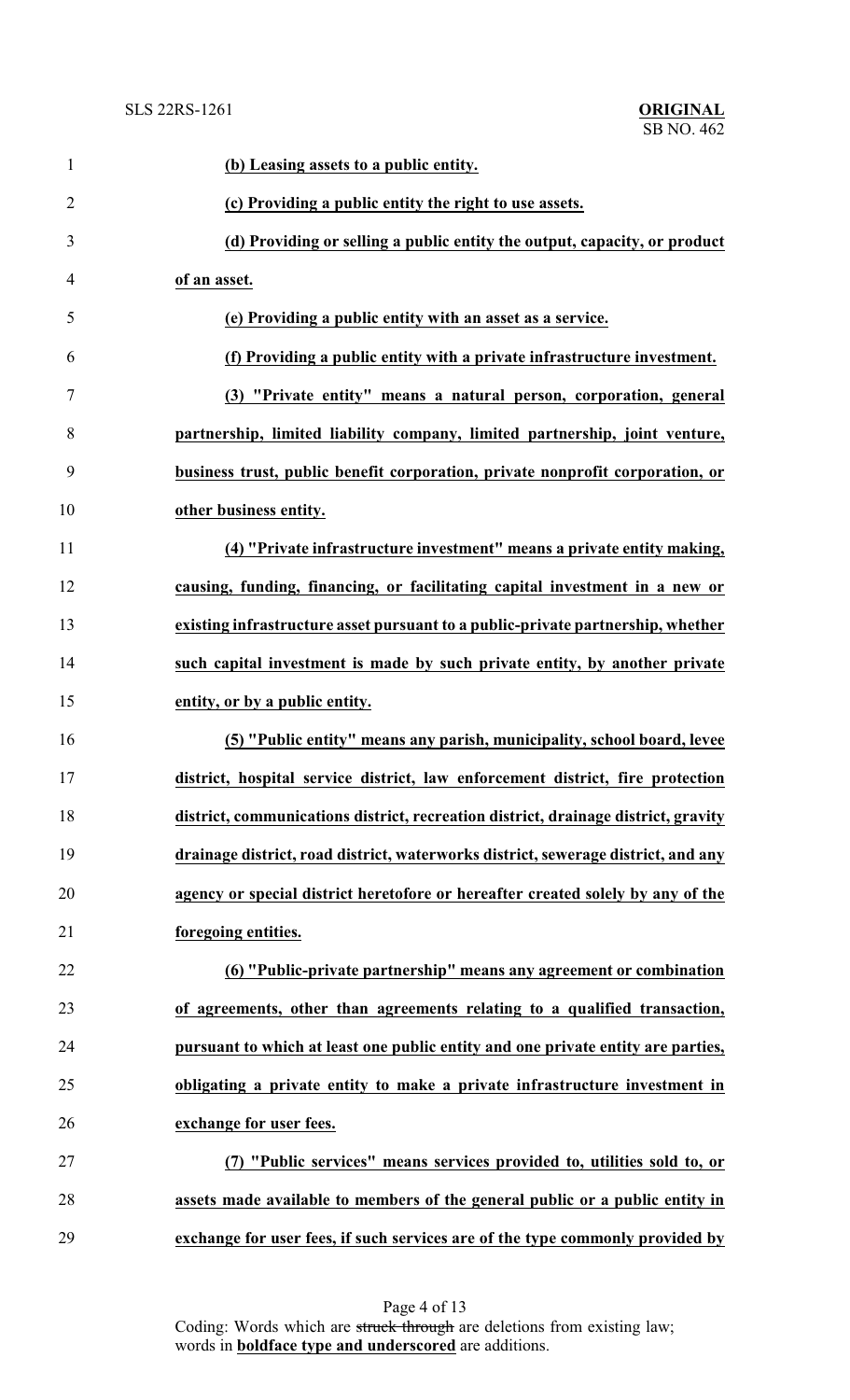## SLS 22RS-1261 **ORIGINAL**

| $\mathbf{1}$   | public entities in general, including without limitation:                        |
|----------------|----------------------------------------------------------------------------------|
| $\overline{2}$ | (a) Water utility service.                                                       |
| 3              | (b) Sewerage utility service.                                                    |
| $\overline{4}$ | (c) Gas utility service.                                                         |
| 5              | (d) Electric utility service.                                                    |
| 6              | (e) Telecommunication or broadband service.                                      |
| 7              | (f) Thermal energy service.                                                      |
| 8              | (g) Solid waste disposal service.                                                |
| 9              | (h) Fee-based recreational, cultural or sporting facilities.                     |
| 10             | (i) Fee-based public transportation or transportation infrastructure.            |
| 11             | (8) "Qualified transaction" means an agreement or combination of                 |
| 12             | agreements which would otherwise be a public-private partnership but for the     |
| 13             | agreement or combination of agreements containing one or more of the             |
| 14             | following features:                                                              |
| 15             | (a) Any transaction related to the construction of infrastructure assets         |
| 16             | in which:                                                                        |
| 17             | (i) The role of a private entity is limited to the planning, designing,          |
| 18             | engineering, architecture, testing, equipping, or construction of infrastructure |
| 19             | assets.                                                                          |
| 20             | (ii) The infrastructure assets are owned by a public entity and procured         |
| 21             | pursuant to the requirements of the Public Bid Law pursuant to R.S. 38:2212      |
| 22             | et seq.                                                                          |
| 23             | (iii) The private entity is not related to another private entity engaging       |
| 24             | in a public-private partnership with respect to such infrastructure assets.      |
| 25             | (b) Any transaction constituting a financing lease, lease purchase,              |
| 26             | installment sale, or similar agreement by which:                                 |
| 27             | (i) The private entity owns an infrastructure asset during the term of the       |
| 28             | agreement and transfers ownership to the public entity for nominal               |
| 29             | consideration at the end of the agreement.                                       |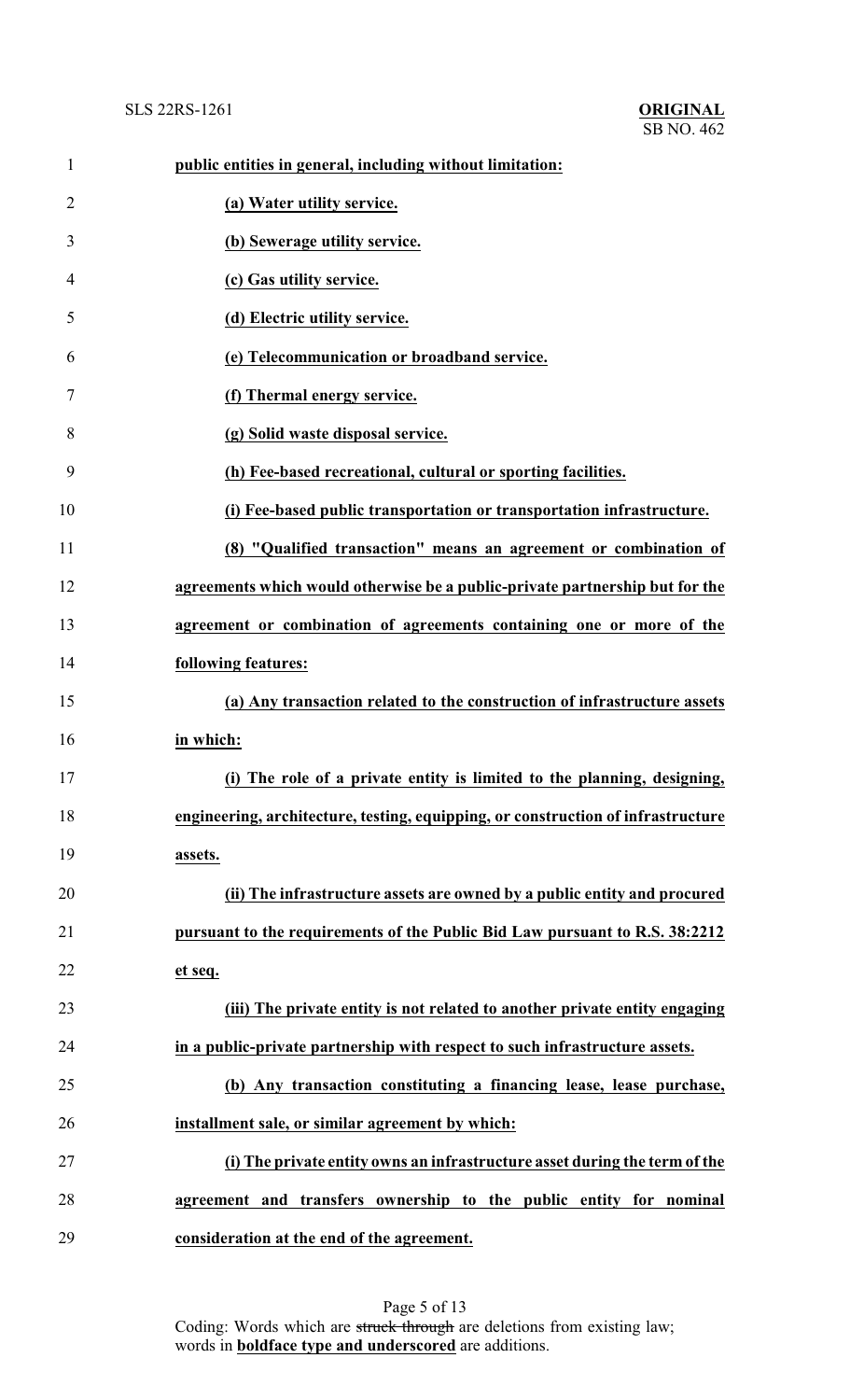| $\mathbf{1}$   | (ii) The private entity is a bank, financing company, leasing company, or          |
|----------------|------------------------------------------------------------------------------------|
| $\overline{2}$ | other entity primarily engaged in the business of lending or financial leasing.    |
| 3              | (iii) The private entity is not related to another private entity engaging         |
| 4              | in a public-private partnership with respect to such infrastructure assets.        |
| 5              | (c) Any transaction constituting an incurring of debt by the public entity         |
| 6              | in which:                                                                          |
| 7              | (i) The debt is sold in a public offering by or to a bond underwriter;             |
| 8              | (ii) The debt is sold in a private offering to a purchaser that is commonly        |
| 9              | engaged in the business of lending or investing in debt of public entities, such   |
| 10             | as a bank, insurance company, mutual fund, institutional bond investor, retail     |
| 11             | bond investor, or managed investment account;                                      |
| 12             | (iii) The private entity is not related to another private entity engaging         |
| 13             | in a public-private partnership with respect to such infrastructure assets.        |
| 14             | (d) Any transaction for a performance-based energy efficiency contract             |
| 15             | which is subject to the requirements provided for in R.S. 33:4547.1 et seq.        |
| 16             | (e) Any transaction for the lease of infrastructure assets by or to a public       |
| 17             | entity pursuant to R.S. 41:1211 et seq.                                            |
| 18             | (f) Any transaction for the maintenance or warranty of infrastructure              |
| 19             | assets by a private entity, provided that private entity is not related to another |
| 20             | private entity engaging in a public-private partnership with respect to such       |
| 21             | infrastructure assets.                                                             |
| 22             | (g) Any transaction which would otherwise be a public-private                      |
| 23             | partnership, in which the private entity is a nonprofit corporation, provided      |
| 24             | that the private nonprofit corporation does not enter into a secondary             |
| 25             | transaction with a private for profit entity, if such secondary transaction would  |
| 26             | be a public-private partnership if the private for profit entity entered into such |
| 27             | secondary transaction directly with the public entity.                             |
| 28             | (h) Any transaction in which the activities of a private entity are subject        |
| 29             | to the approval, regulation, or ratemaking authority of the Louisiana Public       |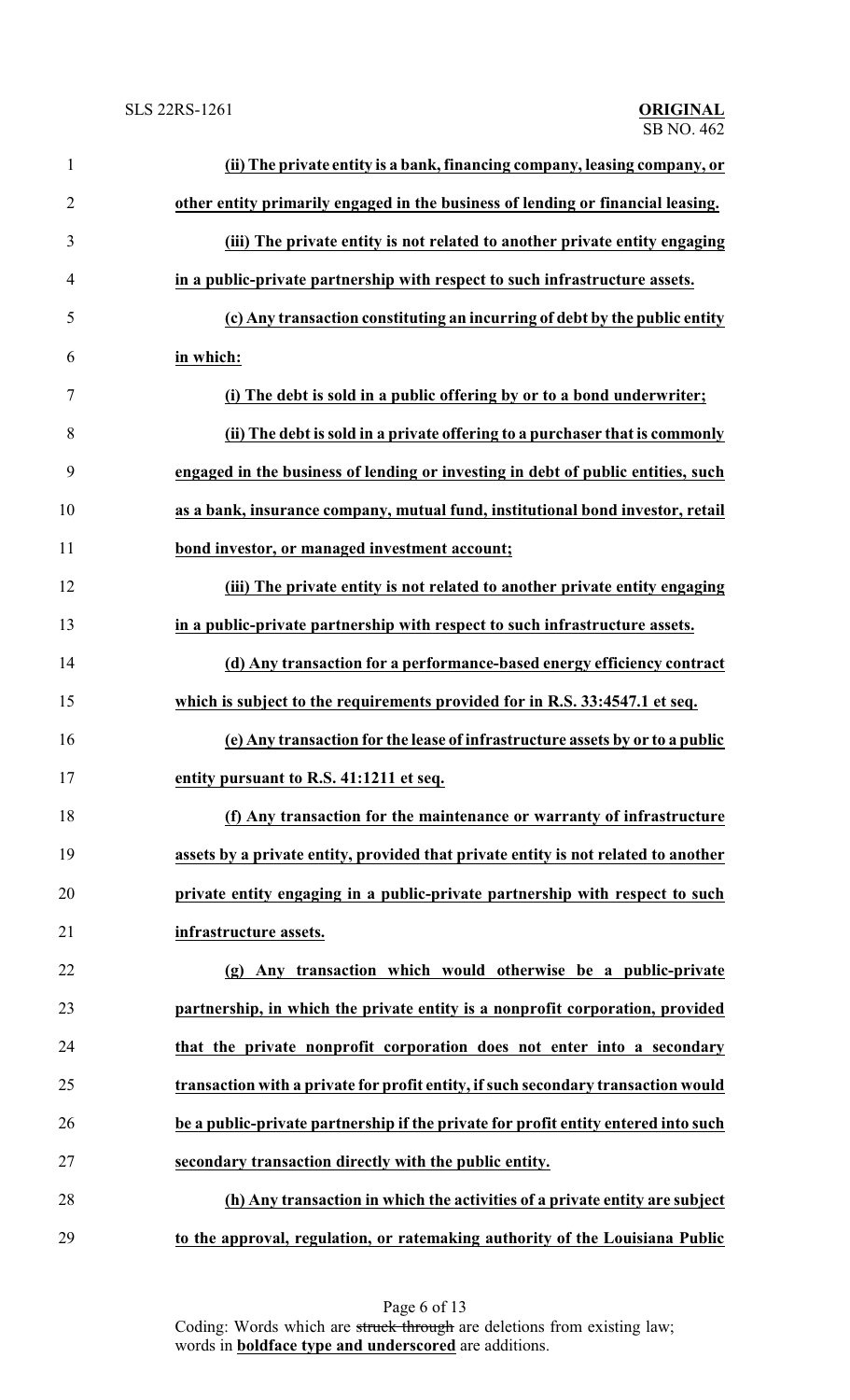### SLS 22RS-1261 **ORIGINAL**

| $\mathbf{1}$   | Service Commission, regardless of whether the private entity makes a private       |
|----------------|------------------------------------------------------------------------------------|
| $\overline{2}$ | infrastructure investment.                                                         |
| 3              | (i) Any transaction in which a private entity assumes the operation or             |
| $\overline{4}$ | management of healthcare services of a hospital, medical center, clinic, or other  |
| 5              | healthcare-related facility or service on behalf of a public entity, regardless of |
| 6              | whether the private entity makes a private infrastructure investment.              |
| 7              | The transaction shall constitute a qualified transaction only to the extent        |
| 8              | that any of the transactions are not undertaken by a public entity as part of, in  |
| 9              | conjunction with, in coordination with, in combination with, or in relation to     |
| 10             | any other transaction which, when taken together, would otherwise be a             |
| 11             | public-private partnership.                                                        |
| 12             | (9) "Related" means two or more private entities if:                               |
| 13             | (a) One private entity is a child, stepchild, parent, stepparent, spouse,          |
| 14             | mother-in-law, father-in-law, son-in-law, daughter-in-law,<br>sibling,             |
| 15             | brother-in-law or sister-in-law of the other private entity.                       |
| 16             | (b) One private entity is an executive officer, director, or nominee for           |
| 17             | director of the other private entity.                                              |
| 18             | (c) One private entity owns more than ten percent of any class of the              |
| 19             | other private entity's voting securities.                                          |
| 20             | (d) One private entity directly or indirectly controls, is controlled by, or       |
| 21             | is under common control with the other private entity.                             |
| 22             | (e) One private party is a party to a joint venture or similar arrangement         |
| 23             | with the other private party.                                                      |
| 24             | (f) One private party is engaged by or under contract with the other               |
| 25             | private party.                                                                     |
| 26             | (10) "Traditional public project" means an infrastructure asset that is            |
| 27             | owned, financed, acquired, operated, and maintained by a public entity through     |
| 28             | traditional government procurement methods, and is not part of a public-           |
| 29             | private partnership.                                                               |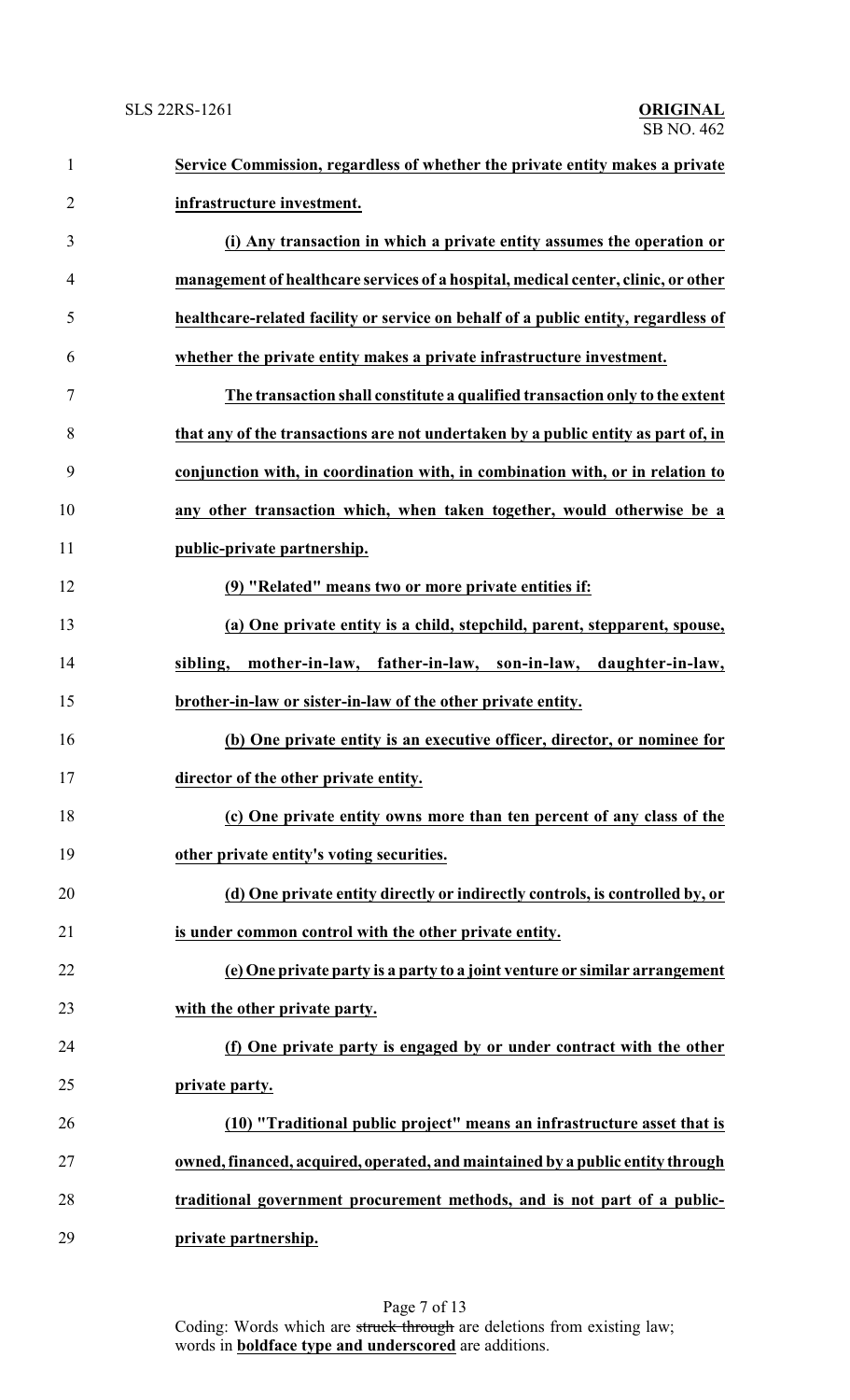# SB NO. 462

| $\mathbf{1}$   | (11) "User fees" means revenues, user fees, lease payments, service                  |
|----------------|--------------------------------------------------------------------------------------|
| $\overline{2}$ | payments, or other payments received from the general public or a public entity      |
| 3              | with respect to public services or infrastructure services.                          |
| 4              | §7645. Requirements for private entities                                             |
| 5              | A. Prior to the governing authority of a public entity granting final                |
| 6              | approval of a public-private partnership, any private entity seeking to enter into   |
| 7              | a public-private partnership shall provide the public entity with a copy of this     |
| 8              | Chapter and a written proposal containing sufficient detail as the public entity     |
| 9              | determines is necessary to evaluate the proposal.                                    |
| 10             | B. Any document or other information submitted by the private entity                 |
| 11             | that contains proprietary or trade secret information may be designated as such      |
| 12             | in accordance with R.S. 44:3.2 and shall have the protections available to the       |
| 13             | document or information described therein.                                           |
| 14             | §7646. Independent analysis                                                          |
| 15             | A. A public entity seeking to enter into a public-private partnership shall          |
| 16             | engage the services of the following advisors to assist the public entity in         |
| 17             | reviewing the proposed public-private partnership:                                   |
| 18             | (1) An attorney or firm of attorneys licensed to practice law in the state           |
| 19             | and nationally recognized as experienced in matters relating to the tax              |
| 20             | exemption of interest on debt of states and political subdivisions to serve as legal |
| 21             | advisor.                                                                             |
| 22             | (2) An independent registered municipal advisor to serve as financial                |
| 23             | advisor.                                                                             |
| 24             | (3) Any other advisors or consultants the public entity deems necessary.             |
| 25             | B. The private entity shall cooperate with and provide information as                |
| 26             | reasonably requested by the public entity and its advisors.                          |
| 27             | C. The advisors, each acting alone or in coordination with each other,               |
| 28             | shall provide analysis of the proposed public-private partnership including but      |
| 29             | not limited to:                                                                      |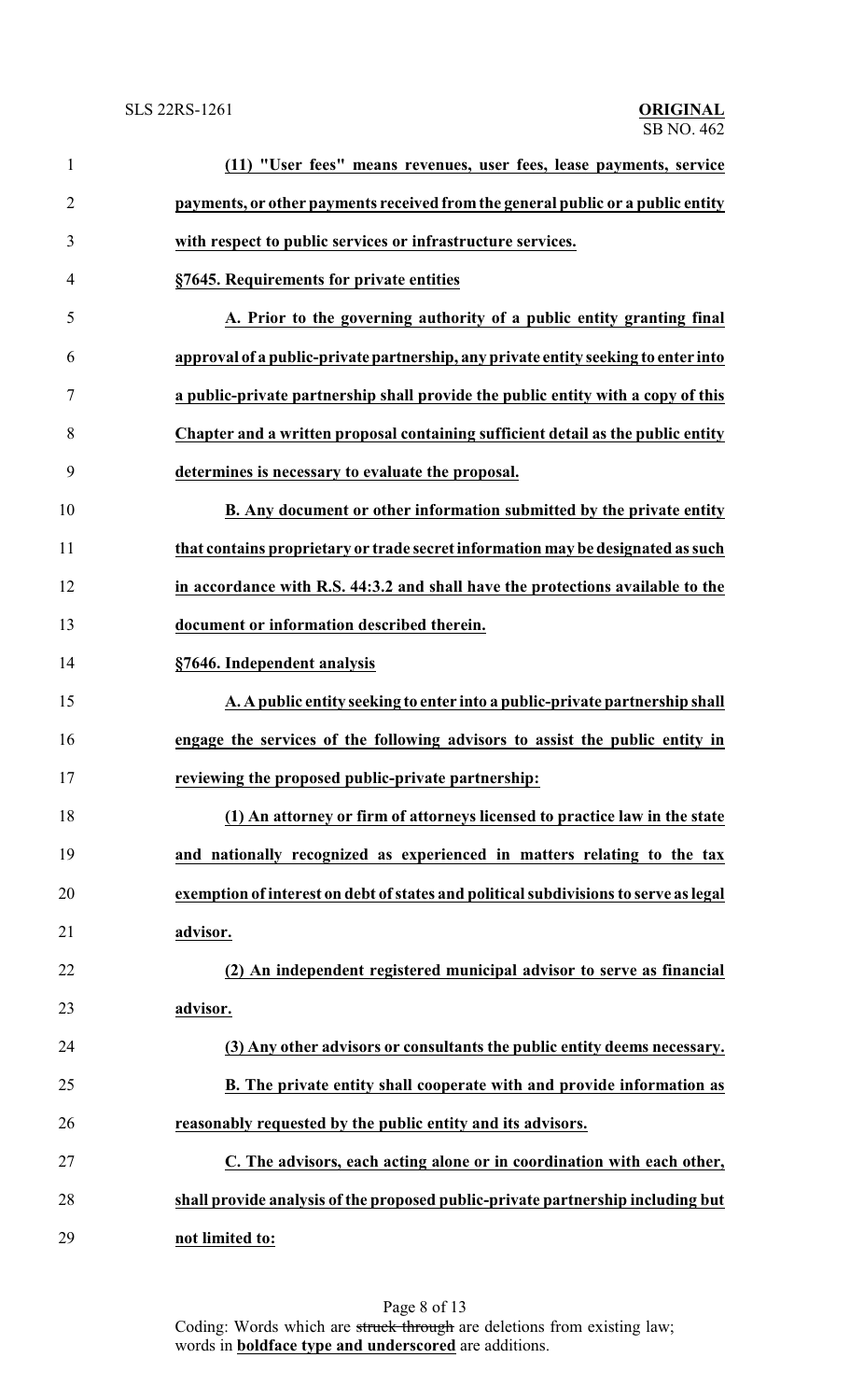| $\mathbf{1}$   | (1) The effect of the public-private partnership on the public entity's               |
|----------------|---------------------------------------------------------------------------------------|
| $\overline{2}$ | outstanding debt, associated debt covenants, and the federal tax treatment of         |
| 3              | such debt, and on the public entity's legal and financial capacity to incur debt      |
| 4              | in the future.                                                                        |
| 5              | (2) An analysis of the public-private partnership's advantages,                       |
| 6              | disadvantages, benefits, costs, risks, and mitigants, including both financial and    |
| 7              | nonfinancial factors.                                                                 |
| 8              | (3) A financial analysis of the private entity's proposed financing plan              |
| 9              | and a calculation of projected user fees and cost of capital.                         |
| 10             | (4) A description of potential traditional public projects which are                  |
| 11             | available to the public entity as alternatives to the public-private partnership,     |
| 12             | and a detailed comparison of such alternatives.                                       |
| 13             | D. The advisors shall deliver a written report or separate reports of their           |
| 14             | analysis to the public entity within thirty days following receipt of all             |
| 15             | information from the private entity which the advisors deem reasonably                |
| 16             | necessary to complete their analysis, or within such other timeframe as agreed        |
| 17             | to by the advisors and the public entity. Upon receipt of the advisors' report, the   |
| 18             | report shall be distributed to the members of the public entity's governing body.     |
| 19             | E. The public entity may charge a reasonable application fee to a private             |
| 20             | entity in order to cover some or all of the public entity's cost of evaluating a      |
| 21             | proposed public-private partnership.                                                  |
| 22             | §7647. Public notice; public hearing required                                         |
| 23             | Prior to granting final approval of a public-private partnership, and                 |
| 24             | following the receipt by the public entity of the written report of its advisors, the |
| 25             | governing authority of a public entity shall hold a public hearing. Notice of the     |
| 26             | public hearing shall be published in the official journal of the public entity, or    |
| 27             | a newspaper of general circulation within the parish where the public entity is       |
| 28             | located, not less than seven days prior to the date of the public hearing. The        |
| 29             | notice shall include the following at a minimum:                                      |

Page 9 of 13 Coding: Words which are struck through are deletions from existing law; words in **boldface type and underscored** are additions.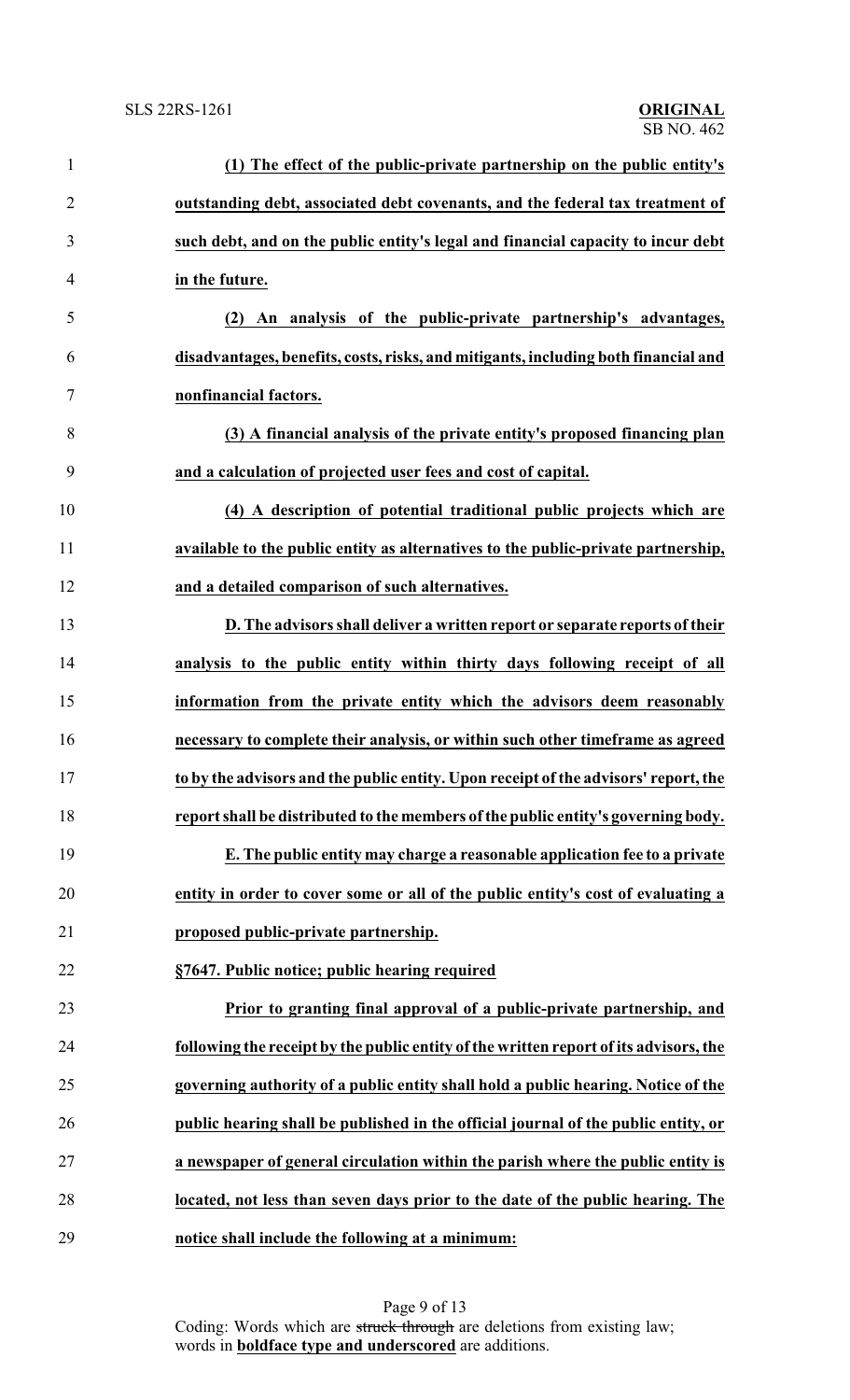| $\mathbf{1}$   | A. The date, time, place, and subject matter of the hearing.                        |
|----------------|-------------------------------------------------------------------------------------|
| $\overline{2}$ | B. A brief description of the proposed public-private partnership,                  |
| 3              | including the name of the private entity and a general description of the           |
| $\overline{4}$ | infrastructure services or public services being provided.                          |
| 5              | C. A statement that copies of the proposed public-private partnership               |
| 6              | agreements and the report of the public entity's advisors are available for public  |
| 7              | inspection, and the methods by which the public may inspect such documents          |
| 8              | in a manner consistent with the Public Records Law, which may also include the      |
| 9              | posting of such documents on the public entity's internet homepage at least         |
| 10             | seven days prior to the public hearing.                                             |
| 11             | §7648. Approval by governing authority                                              |
| 12             | A. After holding the public hearing required by this Chapter, the                   |
| 13             | governing body of the public entity shall make a determination if the proposed      |
| 14             | public-private partnership is in the public interest, which shall be made based     |
| 15             | upon such factors as the governing body deems appropriate.                          |
| 16             | B. Upon making a determination that the public-private partnership is               |
| 17             | in the public interest, the governing body shall make a determination if all        |
| 18             | requirements of this Chapter have been met, and thereafter may approve the          |
| 19             | public-private partnership by adoption of a resolution or ordinance authorizing     |
| 20             | the execution of the public-private partnership agreements in accordance with       |
| 21             | applicable law.                                                                     |
| 22             | C. For thirty calendar days following the public hearing required by this           |
| 23             | Chapter, any person in interest may contest the legality of the public-private      |
| 24             | partnership, or any provision of the agreements related thereto, for any cause.     |
| 25             | After that time, no person shall have a cause or right of action to contest the     |
| 26             | regularity, formality, or legality of the public-private partnership, any provision |
| 27             | of the agreements related thereto, or the compliance with the public entity of      |
| 28             | any procedural requirements of this Chapter. Thereafter, an irrebuttable            |
| 29             | presumption is created that every legal requirement for the confection of the       |

Page 10 of 13 Coding: Words which are struck through are deletions from existing law; words in **boldface type and underscored** are additions.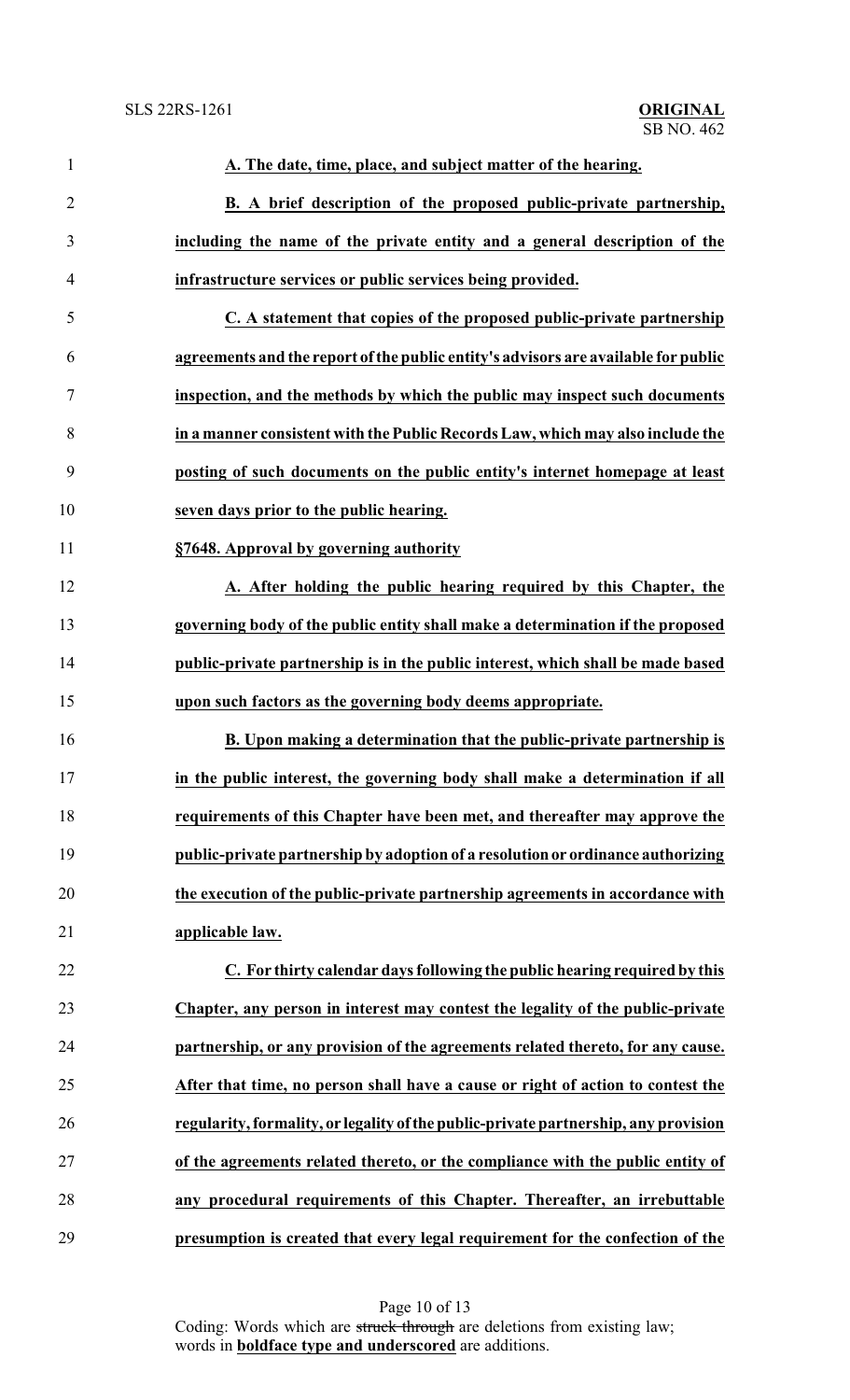| $\mathbf{1}$   | public-private partnership and the execution of the agreements relating thereto               |
|----------------|-----------------------------------------------------------------------------------------------|
| $\overline{2}$ | has been complied with. No court shall have authority to inquire into any of                  |
| 3              | these matters after the thirty days.                                                          |
| $\overline{4}$ | §7649. Financial reporting                                                                    |
| 5              | In each fiscal year in which a public entity is party to public-private                       |
| 6              | partnership, the public entity shall include in the notes to its comprehensive                |
| 7              | annual financial report a brief summary of the public-private partnership                     |
| 8              | including a description of the general terms of the public-private partnership,               |
| 9              | the name of the private entity, and a schedule of payments expected to be made                |
| 10             | by or to the public entity.                                                                   |
| 11             | Section 2. This Act shall become effective upon signature by the governor or, if not          |
| 12             | signed by the governor, upon expiration of the time for bills to become law without signature |
| 13             | by the governor, as provided by Article III, Section 18 of the Constitution of Louisiana. If  |
| 14             | vetoed by the governor and subsequently approved by the legislature, this Act shall become    |
| 15             | effective on the day following such approval.                                                 |
|                |                                                                                               |

The original instrument and the following digest, which constitutes no part of the legislative instrument, were prepared by Angela L. De Jean.

### DIGEST SB 462 Original 2022 Regular Session Ward

Proposed law creates the Public-Private Partnerships Cooperative Endeavor Agreement Act which authorizes public entities to enter into public-private partnerships.

Proposed law provides that nothing proposed law provides any additional authority for a public entity to enter into a public-private partnership. If a public entity is otherwise authorized to enter into a public-private partnership pursuant to present law, the provisions of proposed law shall apply as additional requirements for entering into a public-private partnership. Further provides that nothing in proposed law shall constitute a waiver of or exemption from any other requirement of law.

Proposed law provides for definitions of "infrastructure assets", "infrastructure services", "private entity", "private infrastructure investment", "public entity", "public-private partnership", "public services", "qualified transaction", "related", "traditional public project", and "user fees".

Proposed law provides the following requirements for private entities:

(1) Prior to the governing authority of a public entity granting final approval of a public-private partnership, any private entity seeking to enter into a public-private partnership shall provide the public entity with a copy of proposed law and a written proposal containing sufficient detail as the public entity determines is necessary to

### Page 11 of 13

Coding: Words which are struck through are deletions from existing law; words in **boldface type and underscored** are additions.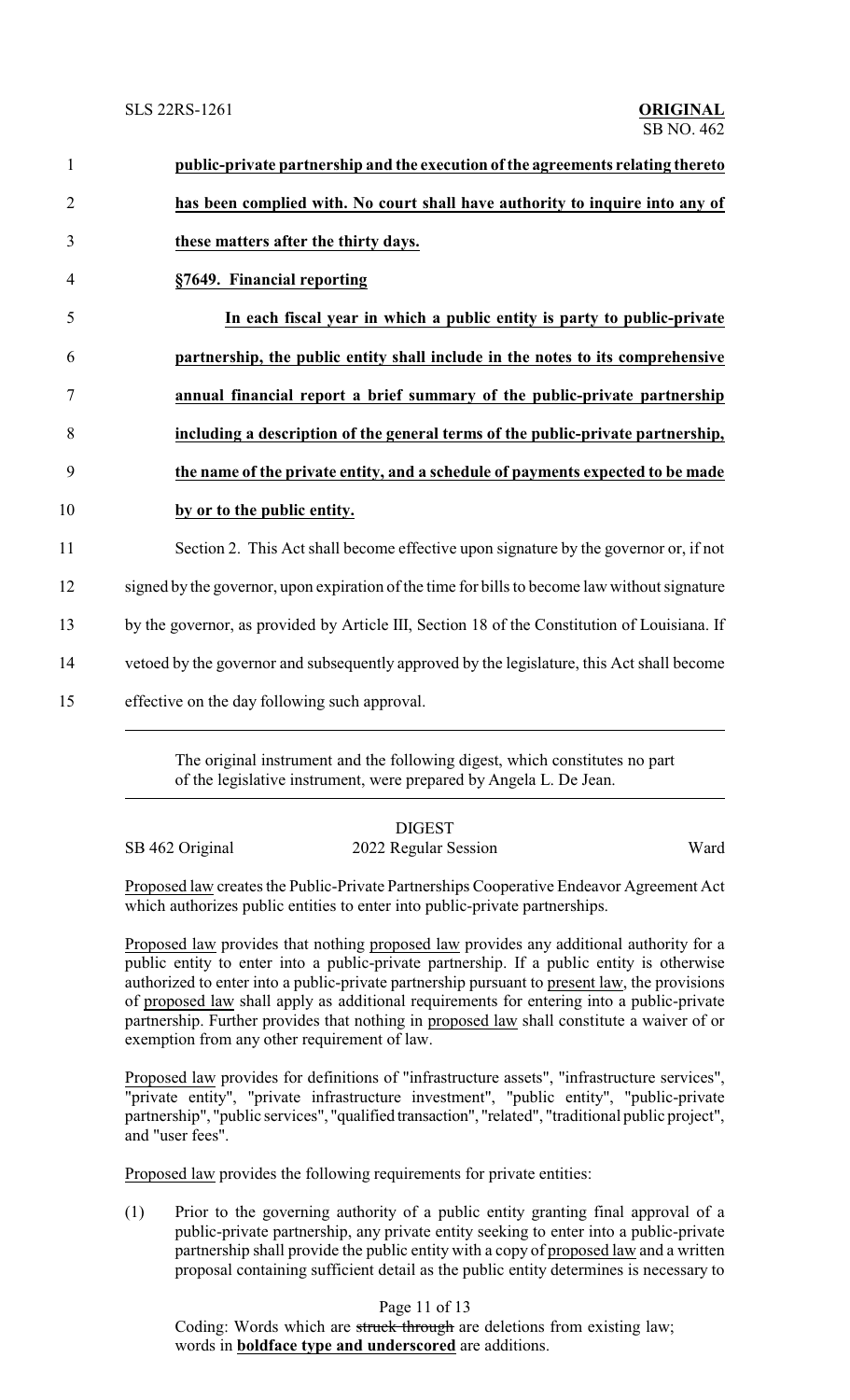evaluate the proposal.

(2) Any document or other information submitted by the private entity that contains proprietary or trade secret information may be designated as such in accordance with present law and shall have the protections available to the document or information described therein.

Proposed law provides that a public entity seeking to enter into a public-private partnership shall engage the services of the following advisors to assist the public entity in reviewing the proposed public-private partnership:

- (1) An attorney or firm of attorneys licensed to practice law in the state and nationally recognized as experienced in matters relating to the tax exemption of interest on debt of states and political subdivisions to serve as legal advisor.
- (2) An independent registered municipal advisor to serve as financial advisor.
- (3) Any other advisors or consultants the public entity deems necessary.

Further, requires the private entity to cooperate with and provide information as reasonably requested by the public entity and its advisors.

Proposed law provides that the advisors, each acting alone or in coordination with each other, shall provide analysis of the proposed public-private partnership including but not limited to:

- (1) The effect of the public-private partnership on the public entity's outstanding debt, associated debt covenants, and the federal tax treatment of such debt, and on the public entity's legal and financial capacity to incur debt in the future.
- (2) An analysis of the public-private partnership's advantages, disadvantages, benefits, costs, risks, and mitigants, including both financial and nonfinancial factors.
- (3) A financial analysis of the private entity's proposed financing plan and a calculation of projected user fees and cost of capital.
- (4) A description of potential traditional public projects which are available to the public entity as alternatives to the public-private partnership, and a detailed comparison of such alternatives.

Requires the advisors to deliver a written report or separate reports of their analysis to the public entity within 30 days following receipt of all information from the private entity which the advisors deem reasonably necessary to complete their analysis, or within such other timeframe as agreed to by the advisors and the public entity. Further requires the advisors' report to be distributed to the members of the public entity's governing body.

Proposed law provides that the public entity may charge a reasonable application fee to a private entity in order to cover some or all of the public entity's cost of evaluating a proposed public-private partnership.

Proposed law provides for a public hearing to make a determination if the proposed public-private partnership is in the public interest, and thereafter the governing body may approve the public-private partnership by adoption of a resolution or ordinance authorizing the execution of the public-private partnership agreements.

Proposed law provides that for 30 calendar days following the public hearing, any person in interest may contest the legality of the public-private partnership, or any provision of the agreements related thereto, for any cause. After that time, no person shall have a cause or

### Page 12 of 13

Coding: Words which are struck through are deletions from existing law; words in **boldface type and underscored** are additions.